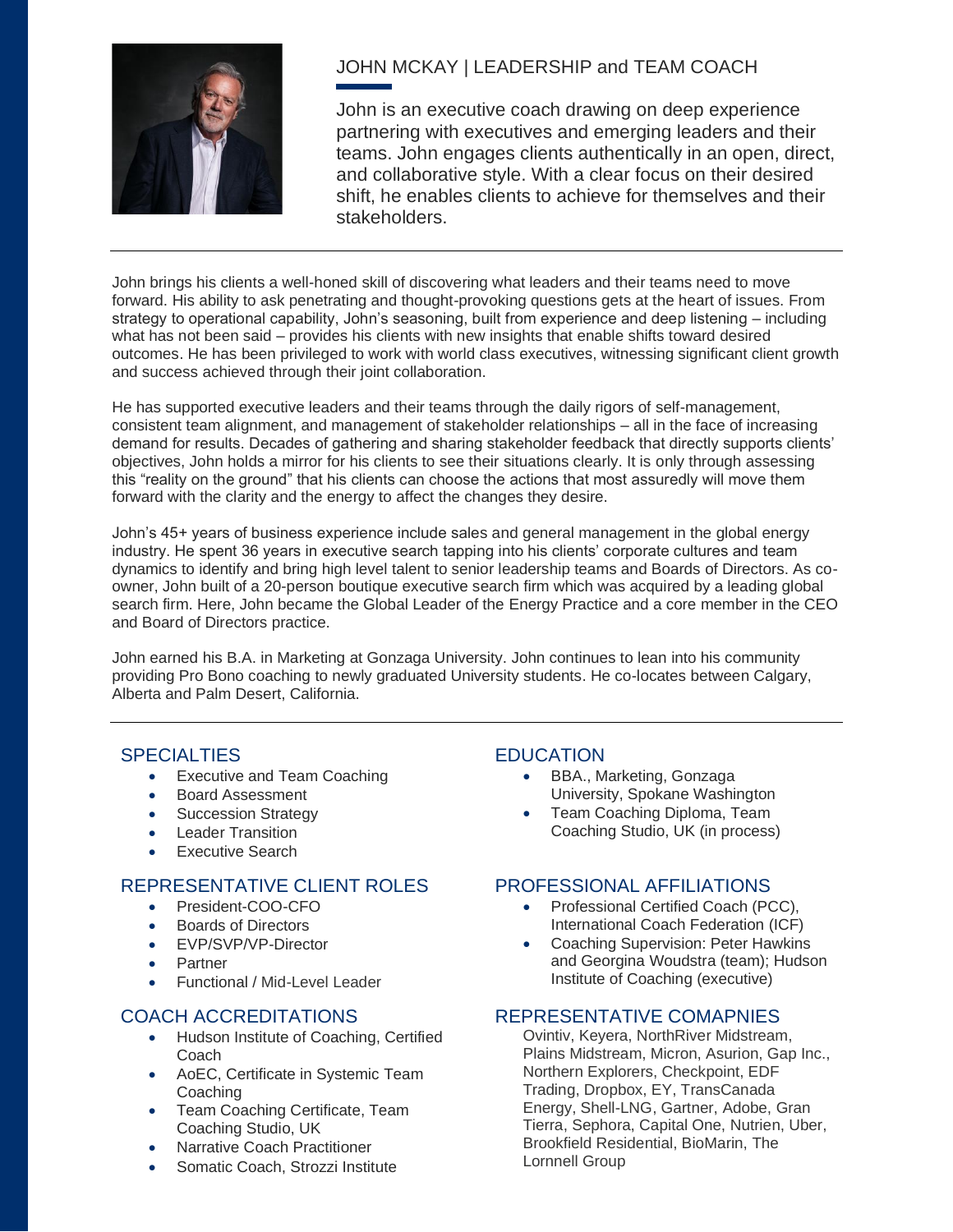# LEADERSHIP COACHING

In the fast-moving business world where change is constant, leaders are increasingly challenged – both internally and through external influences. Coaching creates a whole new world of awareness and possibility. The resulting learning is the impetus for change.

Partnership is critical in coaching. Leaders bring the agenda that's important and we work together in a process of discovery and insight. The trust we build creates a safe space for real learning to happen and real change to begin. It's never dull and usually enlightening because we get to the heart of the matter. Together, we design the strategies and actions to propel leaders forward.

Each person and each situation are unique. One size does not fit all in leadership coaching so we will focus together to clarify goals and outcomes. Insights can be freeing – an opportunity to see the situation more clearly through a different lens. In these moments, we help leaders discover the small shifts that affect the bigger changes desired.

A new mindset, a new action, or even a small adjustment has the power to transform. Practice creates new habits that sustain the change desired for the leader and the people around the leader too. It's the personal resourcefulness that enables leadership potential and our coaching helps tap into it.

# OUTCOMES OF LEADERSHIP COACHING

- Creates awareness of others' perceptions
- Aligns natural strengths with contribution in role
- Shifts silo mentality to collaborative thinking
- Prioritizes development focus for results

## OPPORTUNITIES FOR LEADERSHIP COACHING

- Leadership pipeline development
- Accelerated development for high potentials
- Performance improvement
- Leadership transitions to new team or company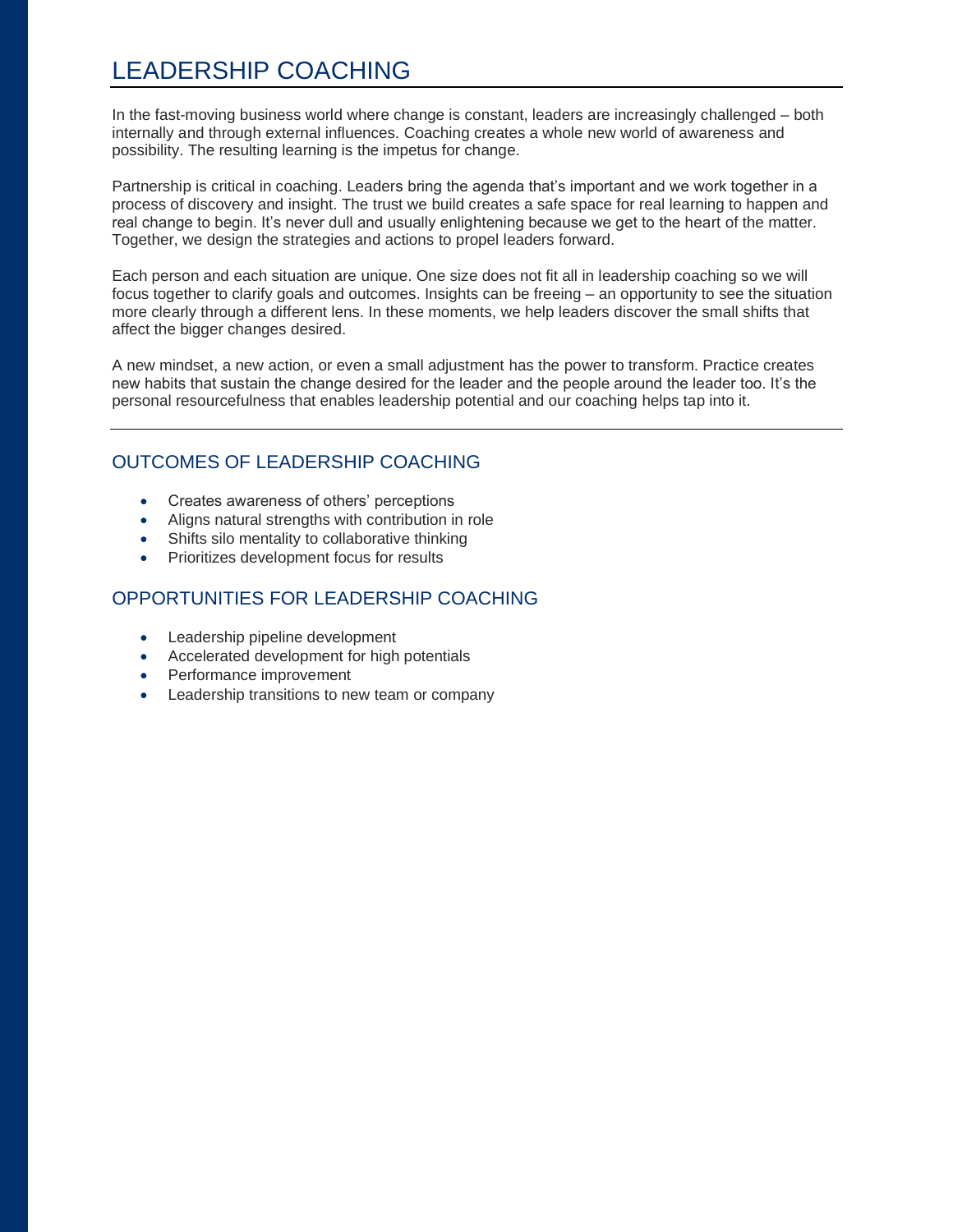# TEAM COACHING

Individual leaders can achieve much within their own command, leading multiple functions or domains of expertise. However, a group of these individual leaders, when part of a team, do not necessarily function cohesively and effectively together. Team coaching enables the team to function at a level greater than the sum of its parts. It ignites a collective leadership power within the team.

In partnership with the team, we identify the right conditions for the team to accomplish its work. With internal alignment and clarity of purpose and objectives, team members develop the strategies for doing the work well. The team improves its norms for working together and garners the organizational support to get the work done. Ultimately, team members learn together and achieve more through their collective leadership.

Improving how the team learns enables the team to improve its effectiveness over time and achieve more. Team

coaches support the team leader, individual team members, and the team as a whole. The team members start to

also coach within the team and the collective leadership increases… leadership greater than the sum of its parts.

These same leaders take their new team coaching skills to their own teams, creating a groundswell of improved

teamwork that drives results and accelerates real change throughout the organization.

# OUTCOMES OF TEAM COACHING

- Shifts silo mentality to collaborative mindset
- Prioritizes what might be useful to change about the team
- Improves the collective leadership of the team and its stakeholders to improve results
- Builds collaborative leadership *capability* and *capacity* within the team and across teams
- Grows "leader-coach" capability in individuals to be modeled and cascaded
- Creates "team of teams" movements, driving a team performance groundswell across organization

# OPPORTUNITIES FOR TEAM COACHING

- Enhancing team capability and capacity
- Leadership development for high potential leader(s)
- New leader inheriting an existing team
- Improving team effectiveness and performance
- Accelerating organizational change
- Launching new teams / project teams / reorg. teams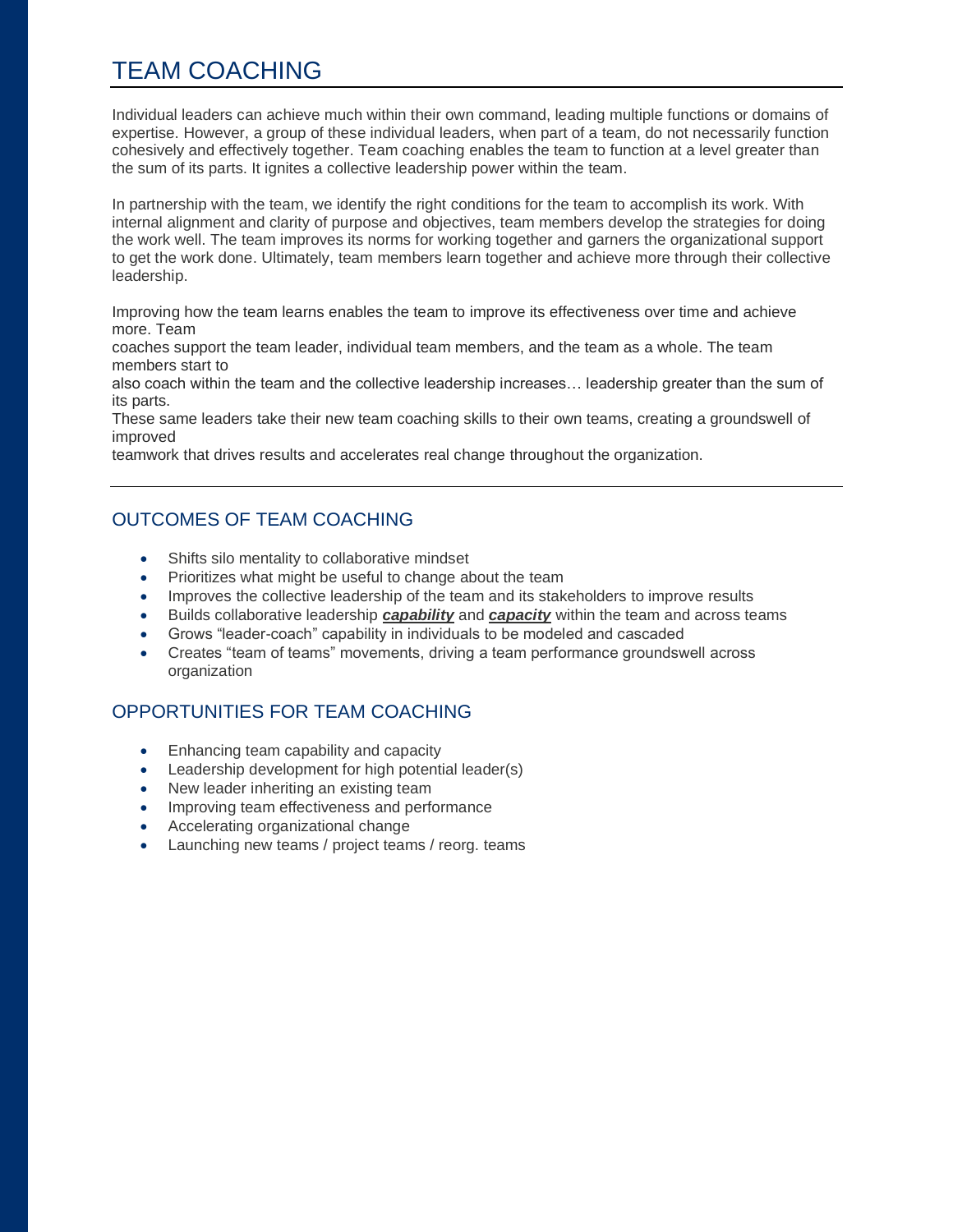# TEAM COACHING EXAMPLES

## **Executive Vice President / Corporate Services Team - Energy Company**

The team was lagging in its work together to deliver a timely and quality service for multiple stakeholders across the organization. The EVP sought to coordinate efforts in the team through multiple meetings, team development sessions, and one-to-one coaching. After some promising starts, each team member reverted to operating in his or her own silo. The individual leaders seemed to lack the "teaming" skills that would bring them together to work effectively for shared goals and organizational outcomes.

Team coaches gathered feedback from the team's key stakeholders to understand what they needed from the team. They also spoke with each team member to understand their perspectives for how team coaching could be helpful. Starting from the collective perspectives of stakeholders, the team was able to see clearly how it was operating in the system. The team recognized they could not improve quality of service without changing operating structure and norms which created a catalyst for real change.

### **CEO / Executive Team – Midstream Oil and Gas Company**

The CEO and team had recently completed an integration of large assets and achieved Board support for the strategic goals and new budget. While team members operated well in their individual functional roles, the team now needed to operate cohesively in order achieve operational goals and build the company.

Coaches completed a team assessment to reveal how the team perceived its purpose, working norms, organizational support, team member capabilities, and work processes. Together with the team, the coaches helped define the developmental goals for the collective team and co-created a consistent cadence for working with the whole team, the team leader, and the individual team members. Through individual and team coaching, the team practiced new ways of operating that supported each other in achieving strategic outcomes.

# LEADERSHIP COACHING EXAMPLES

## **VP Operations, Energy Company**

The client had recently been promoted to VP with a first-time direct reporting relationship to the CEO. Along with significantly increased staff responsibility and larger operating and capital budgets, the client would now be interacting with the Board of Directors. The client's desired shift was in moving from the day-to-day focus of a functional leader to the longer-term focus on corporate strategy. Partnering with other senior leaders and finding voice at the executive leadership table would also pave the way for a viable candidacy among peers in the company's executive succession strategy.

John and the client worked closely together over the course of a year, beginning with a comprehensive stakeholder feedback process. Through this, the client defined the leadership shifts required to align with stakeholder needs and deliver results for the company. The journey continued with a clearly articulated leadership vision and a few specific behavioral shifts. A new pattern emerged and the client developed a style and approach that consistently drove value across the organization as recognized by peers, the direct report team, and the CEO.

#### **President and CEO, Energy Services Company**

The company required the new CEO to turn around the organization in the face of consolidation and the financial setbacks of a most difficult market situation. The inherited team had been together for several years but never had experienced the tough market conditions. As a first-time CEO, the client had strong operational experience as an effective COO but no direct responsibility for strategy. Struggling with the strategic skills to truly lead with confidence in the new role, the client and John co-created an onboarding and development plan to achieve near-term objectives and align for future organizational growth.

The client gained a true perspective on the skills transferable from the COO role as well as the gaps to close in order to perform as CEO. Accepting full ownership of strategy and operations, the client made conscious choices on what to pull forward from past successes. The learning from those successes proved to be powerful with a recognition of where and how the client had been quite integral in strategy and execution of change. With defined shifts in leadership style, the client stepped into the CEO role to engage the team in developing a shared vision and alignment with each other. Through a series of acquisitions and a focus on efficiencies, the CEO lead the company to a top-quartile performer in the industry.